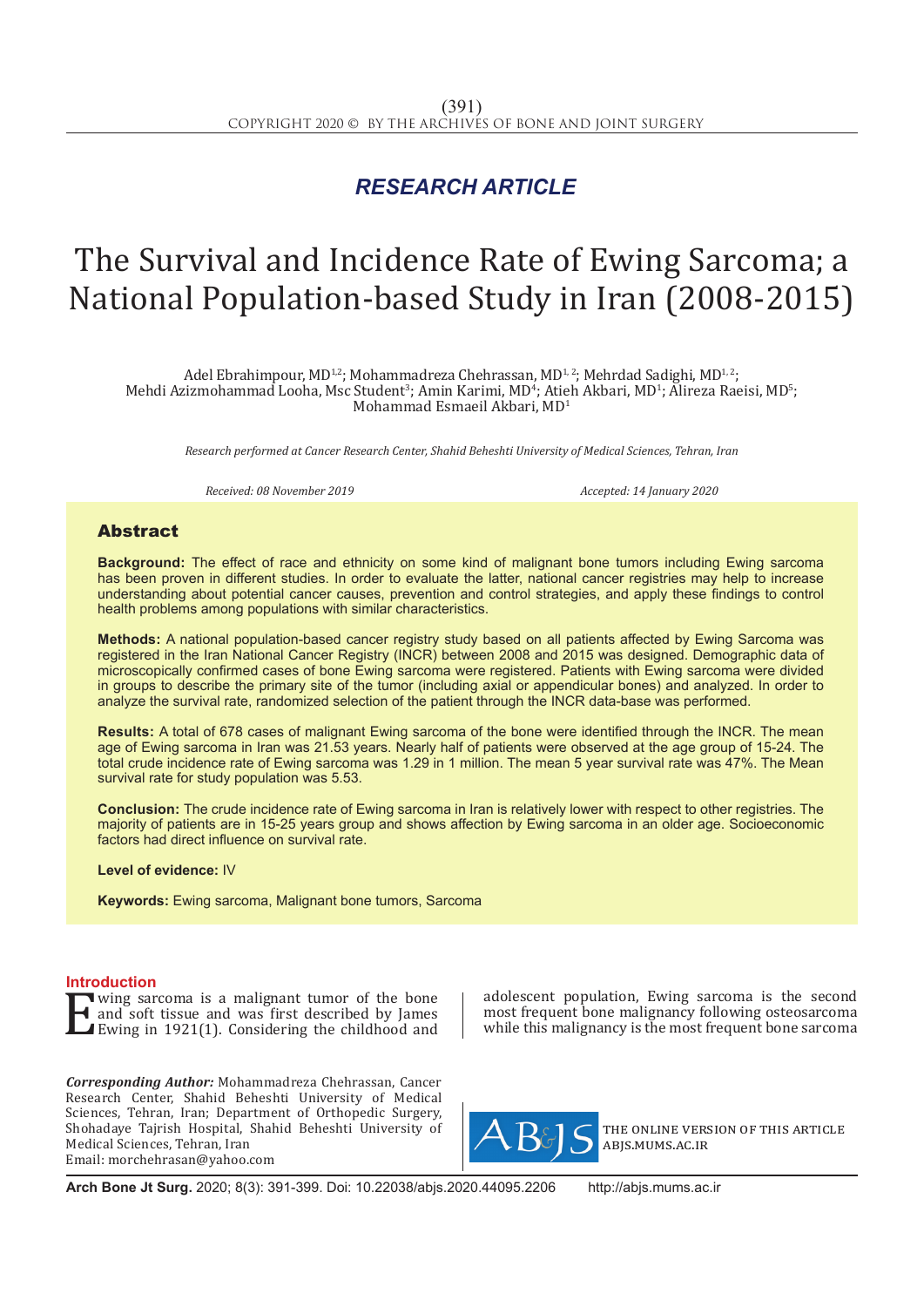VOLUME 8. NUMBER 3. MAY 2020

in children younger than 15 years (2). Generally, primary bone sarcomas include 0.2% of all malignancies. The incidence of Ewing sarcoma in industrialized western countries has been reported as 1.2-2.93 in one million population in different studies in England and united states; however, other geographical and ethnical registries including Africa and East Asia have reported lower incidence rates (2-4).

The aim of cancer epidemiology study is to increase the understanding about the potential cancer causes, prevention and control strategies, and application of these findings to control health problems. In some kinds of cancers including Ewing sarcoma the ethnic and race have strong influence on tumor epidemiology (3, 5)with a higher incidence noted in populations of European rather than African or Asian ancestry. The goal of the current study was to evaluate racial and ethnic differences in presentation and overall survival (OS. In order to evaluate the influence of ethnic and race on specific tumors the data base can be registered according to geographical zones and nations. In Iran and more comprehensively in the Middle East countries with nearly similar ethnical characteristics, there are few regional studies on the epidemiological aspects of bone cancers including Ewing sarcoma. Based on the data derived from Iran National Cancer Registry (INCR), this paper provides a detailed analysis of the incidence, demographic factors, and epidemiology of Ewing sarcoma of bone among the Iranian population (6). INCR is a preliminary registry of cancers in the territory of Iran based on the data provided by the ministry of health and medical education.

The aim of this study is to report epidemiological description of Ewing sarcoma according to available cancer registry in order to provide data for further oncology studies and improve the defects of cancer registry.

#### **Materials and Methods**

This was a national population-based cancer registry study based on all patients affected by Ewing Sarcoma registered in the INCR between March 20, 2008, and March 20, 2015. Only microscopically and pathologically confirmed cases of Ewing sarcoma in the territory of Iran were derived from data registry and enrolled in this study. Since the INCR in Iran is a subdivision of the ministry of health and medical education, registered data cover nearly all diagnosed cases of Iran population during these 7 years. Cases were excluded from the study when the case inquiry were not possible and when quality criteria standards did not met the entire time period. International Classification of Diseases for Oncology (ICD-O-3) were used to classify Ewing sarcoma of the bone (7). According to ICD-O-3, Ewing sarcoma of the bone with topography codes (C-code) C40.0-40.9 and C41.0-41.9 were divided in groups to describe the primary site of the tumor (including the axial or appendicular bones) and analyzed. C-code 40 contains malignant neoplasms of bone and articular cartilage of limbs with subtypes including: C40.0, scapula and long bones of upper limb;

THE ARCHIVES OF BONE AND JOINT SURGERY. ABJS.MUMS.AC.IR THE SURVIVAL AND INCIDENCE RATE OF EWING SARCOMA IN IRAN

C40.1, short bones of upper limb; C40.2, long bones of lower limb; C40.3, short bones of lower limb; C40.8, overlapping lesion of bone and articular cartilage of limbs and C40.9, bone and articular cartilage of limb, unspecified. C-code 41 contains malignant neoplasm of bone and articular cartilage of other and unspecified sites in which subtypes C-code 41.2 include vertebral column and C-code 41.4 include pelvic bones, sacrum and coccyx bones. Histology codes were not available for the majority of patients and were consequently excluded completely from this study.

In the medical records of these patients, variables such as age, sex, location of cancer, and city of residence were recorded. In order to analyze the survival rate, randomized selection of the patient through the INCR data-base was made. The selected patients were communicated telephonically and the data regarding the survival were collected and registered using a questionnaire. Death due to Ewing sarcoma and the interval between diagnoses to death were registered as treatment failure and survival time, respectively. In order to evaluate the effect of socioeconomic and cultural issues on survival and incidence of the disease, data were separately analyzed according to nine different geographic areas of Iran including northwest, mid-west, south-west, north, center-north, center, center-south, east, and south-east. The rate of literacy, employment, urban-rural population ratio, and family income for each geographical region of Iran (8,9) was derived from previously registered data and analyzed with survival rate data to understand the influence of socioeconomic factors on survival rate of Ewing sarcoma [Table 1].

Descriptive statistics mean ± standard deviation (SD) for continuous variables, and frequency (percentile for categorical variable) was used to summarize the variables information. The binominal proportion test was performed to compare the true proportion of two groups. The chi-square test of independence was used to determine the relationship between sex and C-code. Man-Whitney test was used to compare the mean age between two C-code classes (40 and 41). The Cox regression test was performed to assess the impact of variables on survival time and the Kaplan-Meier method was used to estimate the cumulative survival of Ewing sarcoma patients. The crude incidence rate, age-standardized incidence rate, mortality rate, and consequently survival rate were estimated. All analyzes were performed using the IBM SPSS, version 25, and the *P≤ 0.05* was defined as significance level.

#### **Results**

Demographic and tumor characteristics of Ewing sarcoma of the bone diagnosed from March 20, 2008, and March 20, 2015 in Iran were summarized and analyzed. Out of 736 patients, 58 cases were excluded from the study due to incomplete information.

Through 678 enrolled patients with Ewing sarcoma, 425 (62.7%) were male and 253 (37.3%) were female. Among patients with c-code 40, 238 (61.20%) were male and 151 (38.80%) were female; among patients with c-code 41, 187 (64.70%) were male and 102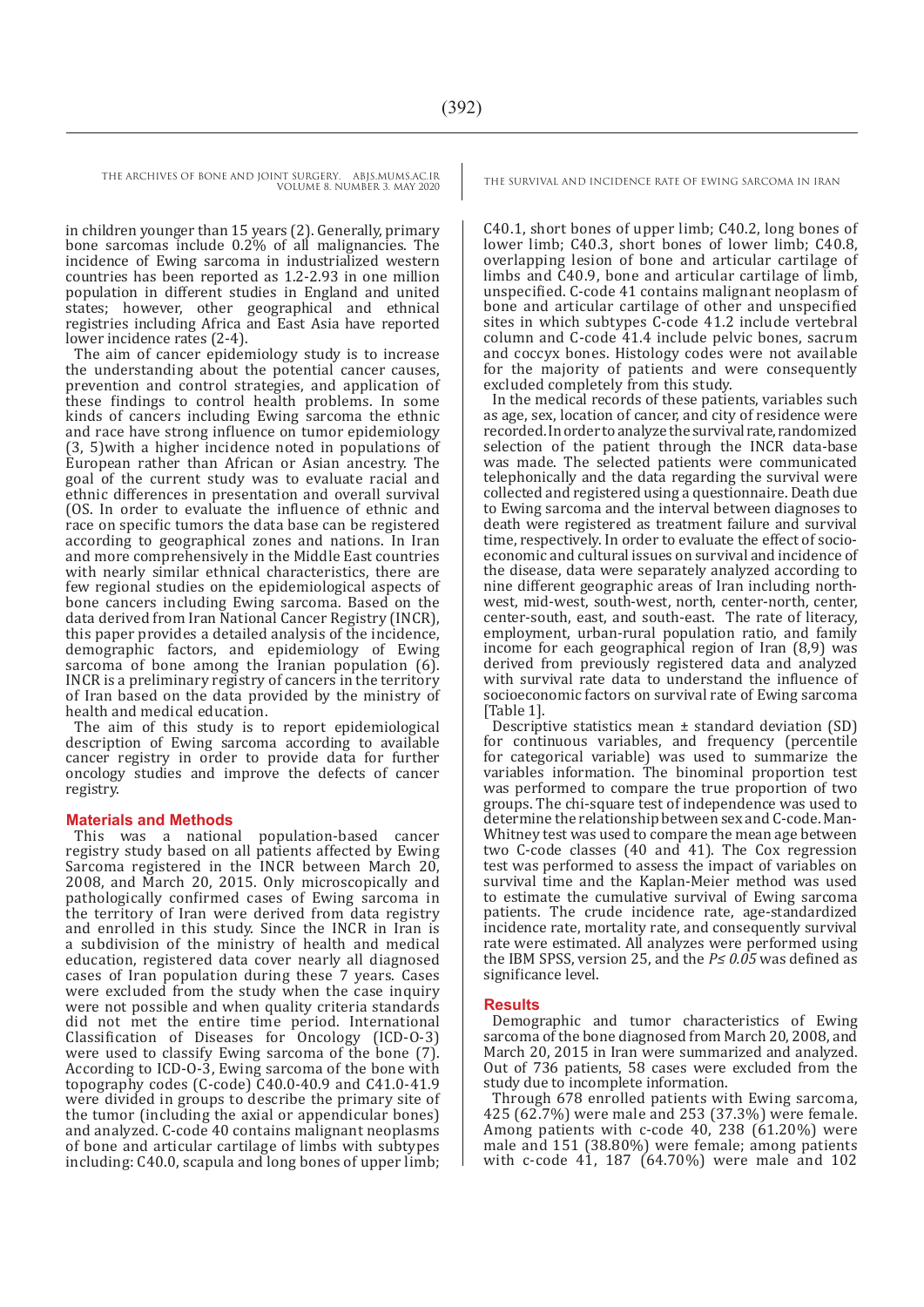| Table 1. Geographic Areas classification and socioeconomic factors |                  |                   |                               |                                |  |  |  |
|--------------------------------------------------------------------|------------------|-------------------|-------------------------------|--------------------------------|--|--|--|
|                                                                    | Literacy $(\% )$ | Employment $(\%)$ | Popuation Urban/rural (ratio) | Family income per year (Rials) |  |  |  |
| <b>North</b>                                                       | 84.69            | 88.25             | 1.18                          | 400432825                      |  |  |  |
| South west (upper)                                                 | 84.26            | 85.35             | 1.47                          | 469933897                      |  |  |  |
| Middle west                                                        | 82.36            | 86.8              | 1.59                          | 344053670                      |  |  |  |
| South west (lower)                                                 | 82.35            | 84.85             | 1.15                          | 212647199                      |  |  |  |
| North west                                                         | 80.27            | 88.05             | 1.65                          | 404110465                      |  |  |  |
| Center (north)                                                     | 86.75            | 87.22             | 7.4                           | 4092666719                     |  |  |  |
| Center (south)                                                     | 75.41            | 86.07             | 1.18                          | 156344174                      |  |  |  |
| East                                                               | 82.14            | 90.6              | 1.80                          | 139629736                      |  |  |  |
| Center (central)                                                   | 86.4             | 86.2              | 3.65                          | 275838949                      |  |  |  |

#### **Table 2. The frequency of Ewing Sarcoma based on the sex and C-subcode**

|                                                           | <b>Frequency (Percentage)</b> |             |             |      | <b>ASR</b> |       |
|-----------------------------------------------------------|-------------------------------|-------------|-------------|------|------------|-------|
| C-subcode                                                 | Male                          | Female      | Total       | Male | Female     | Total |
| C40.0 (Scapula and long bones of upper limb)              | 40 (9.4)                      | 29(11.5)    | 69 (10.2)   | 0.15 | 0.12       | 0.14  |
| C40.1 (Short bones of upper limb)                         | 12(2.8)                       | 5(2)        | 17(2.5)     | 0.04 | 0.02       | 0.03  |
| C40.2 (Long bones of lower limb)                          | 150 (35.3)                    | 92 (36.4)   | 242 (35.7)  | 0.53 | 0.38       | 0.46  |
| C40.3 (Short bones of lower limb)                         | 14(3.3)                       | 10(4)       | 24(3.5)     | 0.05 | 0.04       | 0.04  |
| C40.9 (Bone and articular cartilage of limb, unspecified) | 22(5.2)                       | 15(5.9)     | 37(5.5)     | 0.08 | 0.05       | 0.07  |
| C41.0 (Bones of skull and face)                           | 11(2.6)                       | 5(2)        | 16(2.4)     | 0.04 | 0.02       | 0.03  |
| C41.1 (Mandible)                                          | 3(0.7)                        | 9(3.6)      | 12(1.8)     | 0.01 | 0.04       | 0.02  |
| C41.2 (Vertebral column)                                  | 31(7.3)                       | 11(4.3)     | 42 (6.2)    | 0.11 | 0.04       | 0.07  |
| C41.3 (Ribs, sternum and clavicle)                        | 16(3.8)                       | 11(4.3)     | 27(4)       | 0.05 | 0.05       | 0.05  |
| C41.4 (Pelvic bones, sacrum and coccyx)                   | 68 (16)                       | 34 (13.4)   | 102(15)     | 0.23 | 0.12       | 0.17  |
| C41.9 (Bone and articular cartilage, unspecified)         | 58 (13.6)                     | 32 (12.6)   | 90 (13.3)   | 0.21 | 0.13       | 0.17  |
| <b>Total</b>                                              | 425 (100.0)                   | 253 (100.0) | 678 (100.0) | 1.50 | 0.98       | 1.25  |

(35.30%) were female. Using binominal proportion test to assess the assumption of the equality of male and female in each c-code (40 and 41), the ratio of men in both c-codes was significantly higher (*P<0.001*). Evaluation of the total proportion of the population study showed that c-code 40 was significantly more frequent than the c-code 41. Using Chi-square test for independence, no relationship was found between sex and c-code 40 and 41 (*P=0.348*). Table 2 shows the frequency of tumor topography and sex according to c-code 40 and 41 subtypes.

The mean age of Ewing sarcoma was 21.53 years (range 0-80). Among male patients with Ewing sarcoma, the mean age was 21.74±12.46, while females showed the mean age of 21.17±14.38. However using independent T-Test, the mean age of patient with Ewing sarcoma was not affected by sex of the patient (*P=0.585*) [Table 3]. The mean age of patients with Ewing sarcoma in c-code 40 was 19.85 and in c-code 41 was 23.79. The mean age in c-code 41 was significantly higher than c-code 40 (*P<0.001*). Considering the gender, the results showed significant higher mean age in male and females for axial Ewing sarcoma (C-code 41) with respect to appendicular Ewing sarcoma (C code 40) [Table 3]. The mean age in axial Ewing sarcoma (C-code 41) (23.26) was significantly higher than appendicular Ewing sarcoma (C-code 40) (20.55). Among female patients, the results showed that the mean age in axial Ewing sarcoma (C-code 41) (24.75) was significantly higher than mean age in appendicular Ewing sarcoma (C-code 40) (18.75).

The highest rate of Ewing sarcoma was observed in males at the age group of 15-19 years (22.80%) followed by age group of 20-24 (22.10%). Among females affected by Ewing sarcoma, the highest rate of this disease was reported in the age group of 10-14 years (20.60%)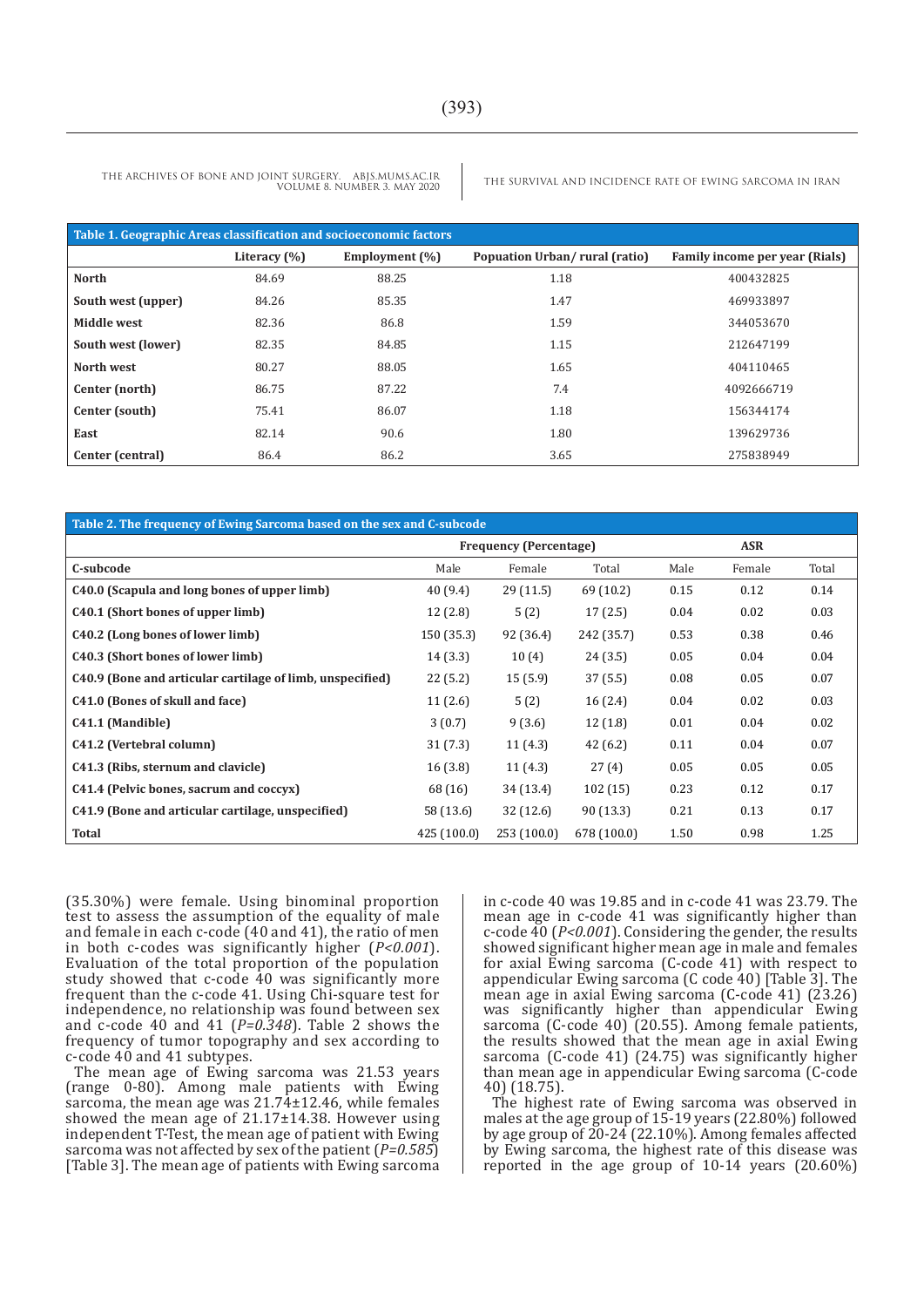| Table 3. The descriptive statistics of age by sex and c-code |        |                |                      |       |           |        |       |           |
|--------------------------------------------------------------|--------|----------------|----------------------|-------|-----------|--------|-------|-----------|
| Group                                                        | levels | <b>Maximum</b> | <b>Minimum</b>       | Range | <b>SD</b> | Median | Mean  | P-value   |
|                                                              | Male   | 80             | $\mathbf{0}$         | 80    | 12.46     | 20.00  | 21.74 |           |
| Sex                                                          | Female | 75             | $\blacktriangleleft$ | 74    | 14.38     | 18.00  | 21.17 | 0.585     |
|                                                              | Total  | 80             | $\mathbf{0}$         | 80    | 13.20     | 19.00  | 21.53 | $- - - -$ |
|                                                              |        |                |                      |       |           |        |       |           |
| C-code                                                       | 40     | 80             | $\mathbf{0}$         | 80    | 12.50     | 18.00  | 19.85 | < 0.001   |
|                                                              | 41     | 75             | $\mathbf{0}$         | 75    | 13.80     | 22.00  | 23.79 |           |
|                                                              | Total  | 80             | $\mathbf{0}$         | 80    | 13.20     | 19.00  | 21.53 | ----      |

| Table 4. The Frequency (Percentage) and Age-Specific Rate (Per million Person-Years) based on different sexes |           |                        |            |      |                        |       |
|---------------------------------------------------------------------------------------------------------------|-----------|------------------------|------------|------|------------------------|-------|
|                                                                                                               |           | Frequency (Percentage) |            |      | Age-Specific Incidence |       |
| Age (years)                                                                                                   | Male      | Female                 | Total      | Male | Female                 | Total |
| $0 - 4$                                                                                                       | 28 (6.6)  | 17(6.7)                | 45 (6.6)   | 1.25 | 0.80                   | 1.03  |
| $5-9$                                                                                                         | 27(6.4)   | 36 (14.2)              | 63(9.3)    | 1.31 | 1.83                   | 1.56  |
| $10 - 14$                                                                                                     | 65 (15.3) | 52(20.6)               | 117(17.3)  | 3.11 | 2.59                   | 2.86  |
| 15-19                                                                                                         | 97 (22.8) | 44 (17.4)              | 141 (20.8) | 4.03 | 1.88                   | 2.97  |
| 20-24                                                                                                         | 94 (22.1) | 36 (14.2)              | 130 (19.2) | 3.28 | 1.26                   | 2.27  |
| 25-29                                                                                                         | 49 (11.5) | 26(10.3)               | 75(11.1)   | 1.67 | 0.90                   | 1.28  |
| 30-34                                                                                                         | 22(5.2)   | 7(2.8)                 | 29 (4.3)   | 0.89 | 0.29                   | 0.59  |
| 35-39                                                                                                         | 14(3.3)   | 8(3.2)                 | 22 (3.2)   | 0.69 | 0.41                   | 0.55  |
| 40-44                                                                                                         | 8(1.9)    | 8(3.2)                 | 16(2.4)    | 0.46 | 0.54                   | 0.50  |
| 45-49                                                                                                         | 3(0.7)    | 3(1.2)                 | 6(0.9)     | 0.21 | 0.14                   | 0.18  |
| 50-54                                                                                                         | 5(1.2)    | 4(1.6)                 | 9(1.3)     | 0.41 | 0.33                   | 0.37  |
| 55-59                                                                                                         | 5(1.2)    | 6(2.4)                 | 11(1.6)    | 0.54 | 0.64                   | 0.59  |
| 60-64                                                                                                         | 3(0.7)    | 2(0.8)                 | 5(0.7)     | 0.47 | 0.29                   | 0.37  |
| 65-69                                                                                                         | 1(0.2)    | 1(0.4)                 | 2(0.3)     | 0.43 | 0.40                   | 0.41  |
| 70-74                                                                                                         | 3(0.7)    | 3(1.2)                 | 6(0.9)     | 0.75 | 0.51                   | 0.63  |
| 75-79                                                                                                         | 1(0.2)    | 0(0)                   | 1(0.1)     | 0.31 | 0.00                   | 0.16  |
| Total                                                                                                         | 425 (100) | 253 (100)              | 678 (100)  | 1.60 | 0.97                   | 1.29  |

and then in the age group of 19- 15 years (17.40%). In general, the highest number of patients were observed at the age group of 15-19 (20.80%) and then in the age group of 20-24 (19.20%) [Table 4]. Frequency distribution of Ewing Sarcoma, initially (0-4 years old), was homogeneous between male and females, while the number of patients between 5 to 14 years was higher among female patients. This proportion changed between 15 to 35 years with male predominance. In the range of 35 to 39 years the relation of male to female was almost identical, and among patients older than 40 year negligibly female predominance was seen [Figure 1]. Among patients with appendicular Ewing sarcoma

(C-code 40), the age group of 15-19 years has the highest incidence of Ewing sarcoma (23.70%) while in axial Ewing sarcoma (C-code 41), the highest incidence was reported in the age group of 20-24 years (21.10%). The number of patients with Ewing sarcoma in the first four age groups (0 to 19 year) was higher in patients with appendicular Ewing sarcoma (c-code 40), while in the age group of 20 to 39 year range, patients with axial Ewing sarcoma (c-code 41) showed a higher incidence [Figure 2].

The crude incidence was 1.6 among males and 0.97 among females in one million according to our data. The total crude incidence rate was 1.29 in 1 million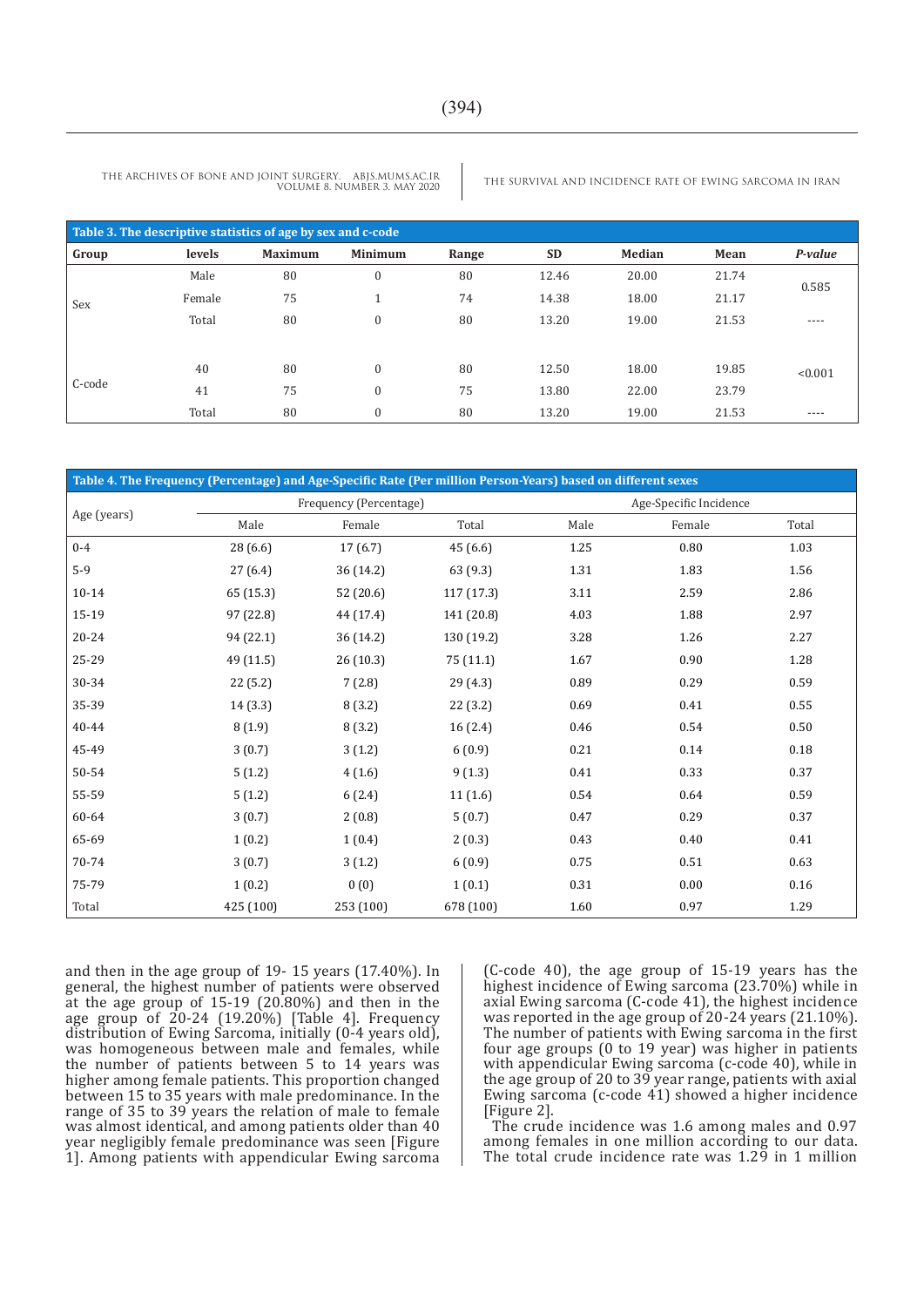

**Figure 1. The percentage of Ewing Sarcoma based on Sex and Age.**



**Figure 2. The percentage of Ewing Sarcoma based on C-Code (40 & 41) and Age.**

[Table 4]. The crude incidence rate and age specific incidence rate (ASIR) of Ewing sarcoma by year is summarized in Table 5.

In order to analyze the survival rate of Ewing<br>sarcoma, 161 patients were enrolled and sarcoma, 161 patients were enrolled and considered in the study. One hundred and two patients dead and the rest were censored. According to Kaplan-Meier curve for total sample the survival rate after 9 years remained unchanged and was equal to 0.28. The survival rate was evaluated as one year, three years, five years and seven years. One year survival was 85.7% (confidence interval: (95%) 0.913-0.805). This means that the minimum and maximum annual survival rates were 80.5% and 91.3%, respectively. The mean 3-year survival rate was 61.5% and for five-year survival was 47%. The 7-year survival

rate was 36%. A minimum survival rate of 7 years was 28.7% and maximum survival rate was 45.1%. The mean survival rate for study population was 5.53. Table 6 shows the survival rate data of Ewing sarcoma. The survival rate among male and female populations was not significant (*P=0.382*). Age range (higher survival range among younger patients) and C-codes (higher survival rate among appendicular Ewing sarcoma) were factors that influenced the survival rate (*P= 0.026* and *P=0.008*, respectively).

Results regarding the relation between the survival rate and socioeconomic factors showed that there is a positive significant correlation between the survival in nine regions and socioeconomic factors including literacy (r=0.645, *P<0.001*), employment (r=0.606, *P<0.001*), population urban rural (r=0.604, *P<0.001*) and family

THE ARCHIVES OF BONE AND JOINT SURGERY. ABJS.MUMS.AC.IR THE SURVIVAL AND INCIDENCE RATE OF EWING SARCOMA IN IRAN

VOLUME 8. NUMBER 3. MAY 2020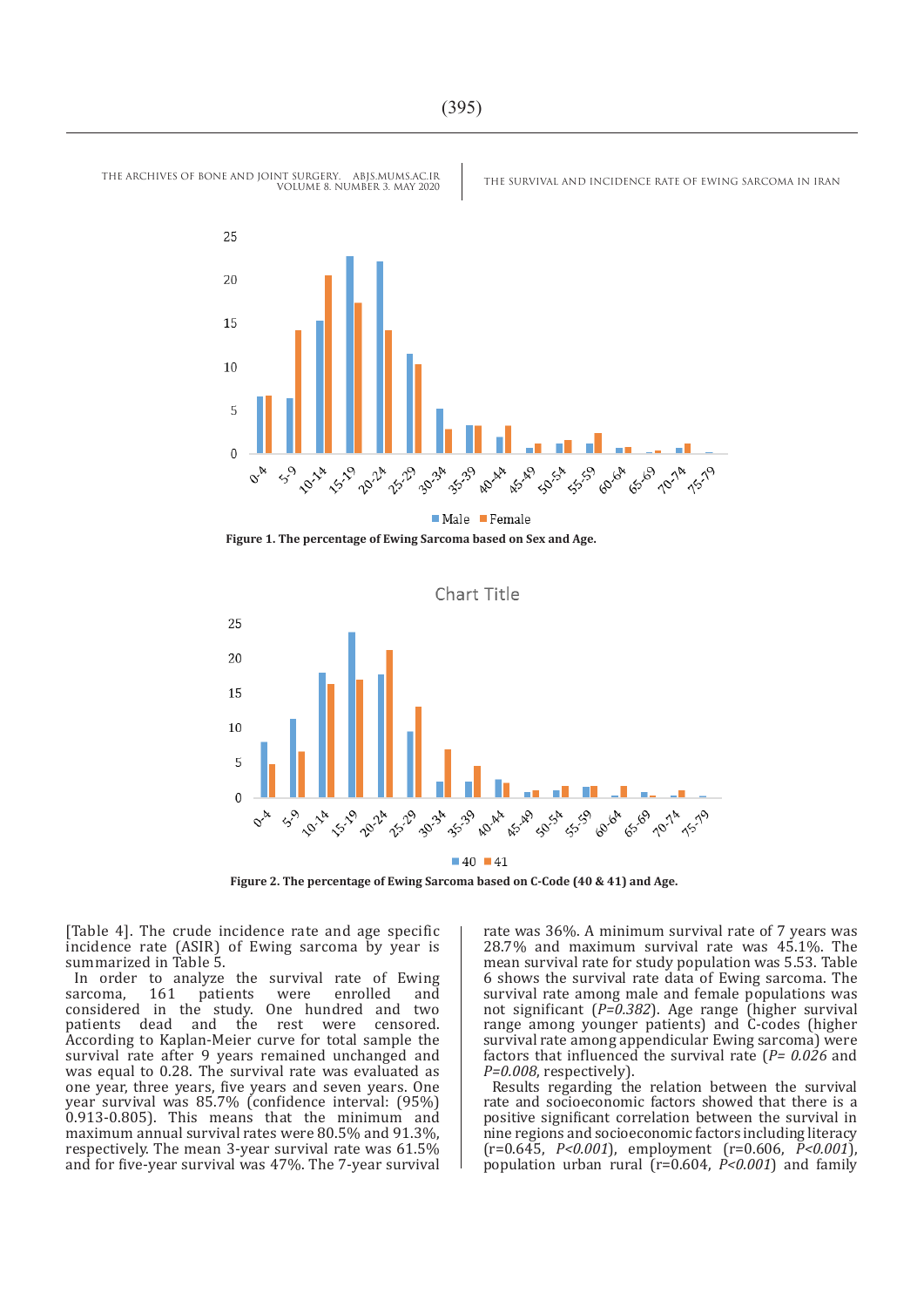THE ARCHIVES OF BONE AND JOINT SURGERY. ABJS.MUMS.AC.IR VOLUME 8. NUMBER 3. MAY 2020

THE SURVIVAL AND INCIDENCE RATE OF EWING SARCOMA IN IRAN

|      | Table 5. The Crude Incidence Rate and ASIR (per million person-years) over 2008 to 2014 |                                             |            |
|------|-----------------------------------------------------------------------------------------|---------------------------------------------|------------|
| Year |                                                                                         | Crude incidence rate (Age standardize rate) |            |
|      | <b>Total</b>                                                                            | Male                                        | Female     |
| 2008 | 1.45(1.36)                                                                              | 1.88(1.75)                                  | 1.01(0.96) |
| 2009 | 1.60(1.48)                                                                              | 1.92(1.74)                                  | 1.27(1.22) |
| 2010 | 1.42(1.35)                                                                              | 1.81(1.71)                                  | 1.01(0.99) |
| 2011 | 1.17(1.18)                                                                              | 1.45(1.41)                                  | 0.89(0.95) |
| 2012 | 0.89(0.91)                                                                              | 1.15(1.15)                                  | 0.64(0.66) |
| 2013 | 1.17(1.21)                                                                              | 1.44(1.43)                                  | 0.89(0.99) |
| 2014 | 1.35(1.41)                                                                              | 1.57(1.57)                                  | 1.12(1.24) |

| Table 6. The mean/median survival time and 1, 3, 5, and 7-years survival rate |                      |                           |                             |                 |                 |  |  |  |
|-------------------------------------------------------------------------------|----------------------|---------------------------|-----------------------------|-----------------|-----------------|--|--|--|
|                                                                               | <b>Survival Rate</b> | <b>Mean Survival Time</b> | <b>Median Survival</b>      |                 |                 |  |  |  |
| <b>1-Year Survival Rate</b>                                                   | 3-Year Survival Rate | 5-Year Survival Rate      | <b>7-Year Survival Rate</b> | (year)          | Time (year)     |  |  |  |
| 95% C.I                                                                       | 95% C.I              | 95% C.I                   | 95% C.I                     | 95% C.I         | 95% C.I         |  |  |  |
| 0.857                                                                         | 0.615                | 0.470                     | 0.360                       | 5.53            | 4.38            |  |  |  |
| $(0.805 - 0.913)$                                                             | $(0.544 - 0.695)$    | $(0.399 - 0.554)$         | $(0.287 - 0.451)$           | $(4.87 - 6.18)$ | $(3.45 - 6.30)$ |  |  |  |

| Table 7. Correlations between survival and socioeconomic factors |                                |                 |                |            |                               |                      |  |  |
|------------------------------------------------------------------|--------------------------------|-----------------|----------------|------------|-------------------------------|----------------------|--|--|
|                                                                  |                                | <b>Survival</b> | Literacy       | Employment | <b>Population Urban Rural</b> | <b>Family Income</b> |  |  |
| <b>Survival</b>                                                  | <b>Correlation Coefficient</b> | 1.000           | $.645**$       | $.606**$   | $.604**$                      | $.207**$             |  |  |
|                                                                  | Sig. (2-tailed)                | $\cdot$         | .000           | .000       | .000                          | .008                 |  |  |
|                                                                  | N                              | 164             | 164            | 164        | 164                           | 164                  |  |  |
|                                                                  | <b>Correlation Coefficient</b> | $.645**$        | 1.000          | $.188*$    | $.545**$                      | $.398**$             |  |  |
| Literacy                                                         | Sig. (2-tailed)                | .000            | $\blacksquare$ | .016       | .000                          | .000                 |  |  |
|                                                                  | N                              | 164             | 164            | 164        | 164                           | 164                  |  |  |
|                                                                  |                                |                 |                |            |                               |                      |  |  |
|                                                                  | <b>Correlation Coefficient</b> | $.606**$        | $.188*$        | 1.000      | $.647**$                      | .113                 |  |  |
| Employment                                                       | Sig. (2-tailed)                | .000            | .016           | $\cdot$    | .000                          | .151                 |  |  |
|                                                                  | N                              | 164             | 164            | 164        | 164                           | 164                  |  |  |
|                                                                  | <b>Correlation Coefficient</b> | $.604**$        | $.545**$       | $.647**$   | 1.000                         | $.390**$             |  |  |
| Population<br><b>Urban Rural</b>                                 | Sig. (2-tailed)                | .000            | .000           | .000       | $\cdot$                       | .000                 |  |  |
|                                                                  | N                              | 164             | 164            | 164        | 164                           | 164                  |  |  |
|                                                                  | <b>Correlation Coefficient</b> | $.207**$        | .398**         | .113       | $.390**$                      | 1.000                |  |  |
| <b>Family Income</b>                                             | Sig. (2-tailed)                | .008            | .000           | .151       | .000                          | $\cdot$              |  |  |
|                                                                  | N                              | 164             | 164            | 164        | 164                           | 164                  |  |  |

\*\*. Correlation is significant at the 0.01 level (2-tailed).

\*. Correlation is significant at the 0.05 level (2-tailed).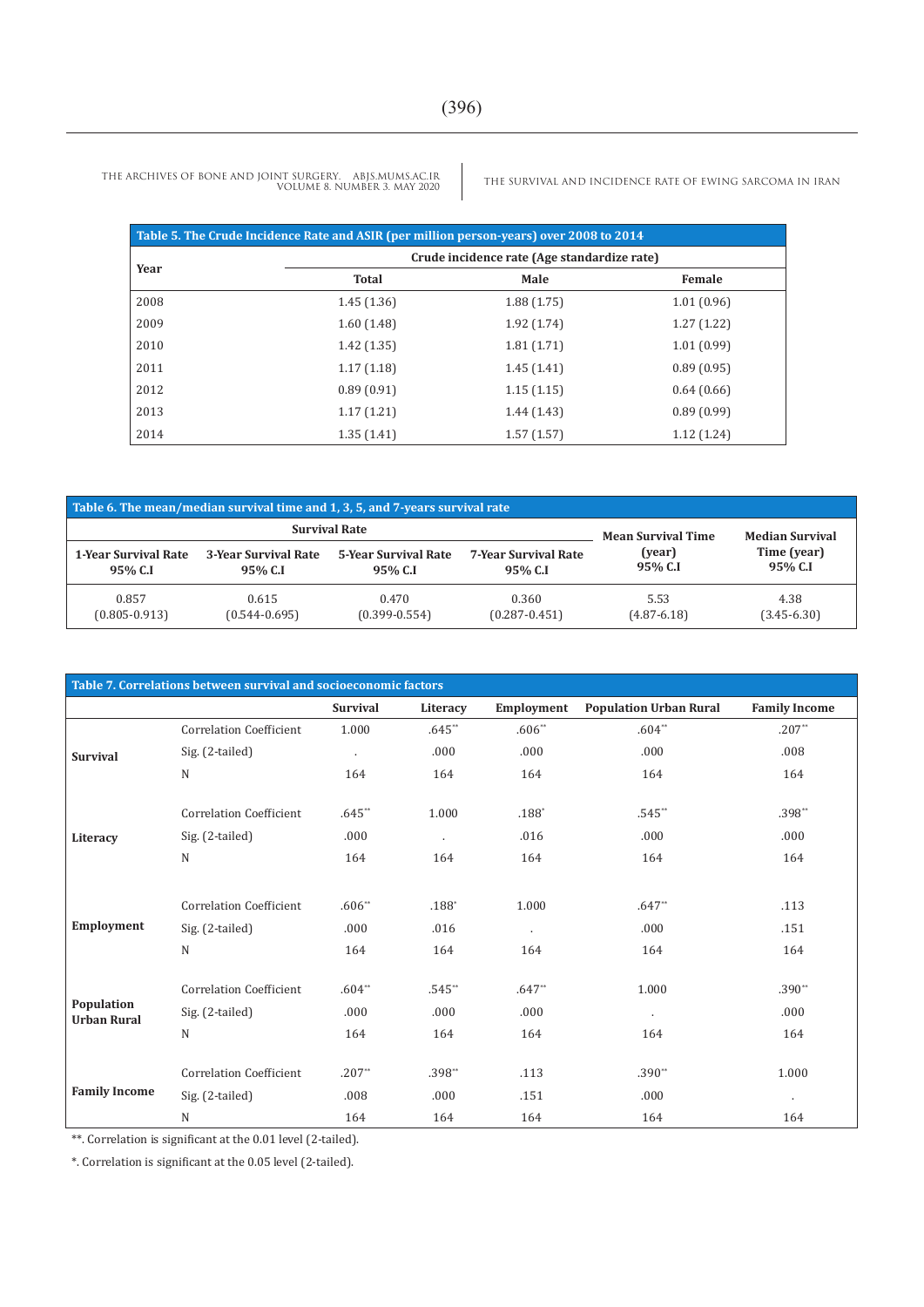income (r=0.207, *P<0.001*).

#### **Discussion**

Tumor registries provide valuable data allowing for the estimation of tumor incidence rates by patient age, sex, tumor location, and other factors such as social determinants of health. Some registries like the United States population-based cancer registry Surveillance, Epidemiology, and End Results (SEER) and the National Cancer Intelligence Network (NCIN) provide general papulation data (2, 3). But, in order to evaluate the influence of race and ethnicity, regional registries around the world help to study more genetically similar populations. In a study by Worch et al., they confirmed the existence of racial and ethnic factors in characteristics of patients with Ewing sarcoma (5)with a higher incidence noted in populations of European rather than African or Asian ancestry. The goal of the current study was to evaluate racial and ethnic differences in presentation and overall survival (OS. This confirms the importance of regional and national studies for each tumor separately.

To the best of our knowledge there are few limited studies about Ewing sarcoma in Iran and this is the first detailed descriptive demographic analysis of Ewing sarcoma among the Iranian population according to INCR (10)but their descriptive data in any region are important to reduce mortality rate and improve their management. Materials and Methods: Retrospectively, 426 pathologic reports from 1997 to 2008 were reviewed in Shiraz University Orthopedic Hospitals which are the main referral centers for musculoskeletal tumors in south of Iran. We collected and analyzed data on age, gender, anatomical site, and histopathologic types of musculoskeletal tumors. Results: Of the 426 cases, 60.1% were men and 39.9% were women. The commonest malignant bone tumors were osteosarcoma (89; 50.6%. This study was designed according to INCR registry from 2008 to 2015 to provide a national reference for Ewing sarcoma.

According to our registry, the total ASIR was 1.27 and 1.54 among males and 1.00 among females in one million. In comparison with microscopically diagnosed cases reported in the Cancer Incidence in Five Continents Vol X(CI5X) in which the incidence rate ranged from 2-4 per million in males and 1-4 per million in females, the ASIR in Iran showed a lower incidence. Even in comparison with the neighbor countries including Pakistan, Bahrain, Qatar, Saudi Arabia, and Turkey (range from 2-3) the Ewing sarcoma showed lower ASIR in Iran (4, 11–14)12 female.

Male predominance was observed both in appendicular (C-code 40) and axial (C-code 41) Ewing sarcoma; however, there was no relation between the sex and tumor location. This means that while male people were influenced more frequently by Ewing sarcoma, gender had no influence on the location of the tumor.

The mean age of Ewing sarcoma was slightly higher among male patients in comparison with females (21.74 versus  $21.17$ ), but, with no statistical significance (*P=0.585*). According to our data, axial Ewing sarcoma

affected the patients in an older age compared to appendicular Ewing sarcoma. The mean age of patients with Ewing sarcoma in appendicular Ewing sarcoma (c-code 40) was 19.85 and in axial Ewing sarcoma (c-code 41) was 23.79 (*P<0.001*). The most frequent anatomical zones of Ewing sarcoma were long bones of lower limb (35.7%) followed by pelvis, sacrum and coccyx (15%), long bones of upper limb (10.2%), and vertebral column (6%). This was in accordance with other data registries which show similar anatomical distribution of Ewing sarcoma (1, 3, 12, 13, 15)India to provide incidence, patterns, and trends in the Indian population. Materials and Methods: The data of five Population Based Cancer Registries (PBCR.

Differences among age groups were observed among patients affected by Ewing sarcoma. It was generally more frequent among age group of 15-19 years (20.8%) followed by the age group of 20-25 years (19.2%). In comparison with near regional studies in India, Pakistan, Turkey, and Saudi Arabia almost half of the cases were in the age group 10- 19 years while in Iran majority of the cases were in the age group 15-25 years  $(40\%)$  (1, 11–13)India to provide incidence, patterns, and trends in the Indian population. Materials and Methods: The data of five Population Based Cancer Registries (PBCR. However, more precisely in Iran like other studies in the world, the most cases of Ewing sarcoma occured among patients in age group 15-19 years and rarely occured after 30 years of age (2, 3)the incidence and survival of all subtypes of MBS registered in England between 1979 and 2007 were analysed from patient registry data held by the National Cancer Intelligence Network (NCIN. Considering the gender, the highest number of patients with Ewing sarcoma was observed in males at the age group of 15-19 years while females showed the highest number of patients among the age group of 10- 14. This showed that females were affected by Ewing sarcoma at a younger age than males. Despite different distribution of Ewing sarcoma according to sex and age groups, there was no significant relationship between the mean age of the patients and sex.

According to our data the mean survival rate for Ewing sarcoma was 47% and it was independent from the sex. Younger patients with Ewing sarcoma had higher survival rates. Appendicular tumors showed better prognosis and these patients had higher survival rates with respect to axial tumors. Socioeconomic factors had reverse influence on survival rates; in other word, social determinants of health influence this tumor. Esiashvili et al. showed that 5 years survival rate of patients with Ewing sarcoma was improved from 36.4% (1973-1982) to 60.2% (1993-2004) (16). They concluded that despite some progression in the treatment of Ewing sarcoma, in case of metastatic diseases, less evidence of improvement in treatment strategies are available. The lower survival rate in our registry may be due to the less effective treatment strategies or late diagnoses that increase the risk of metastasis at the time of diagnosis in areas with lower socioeconomic characteristics.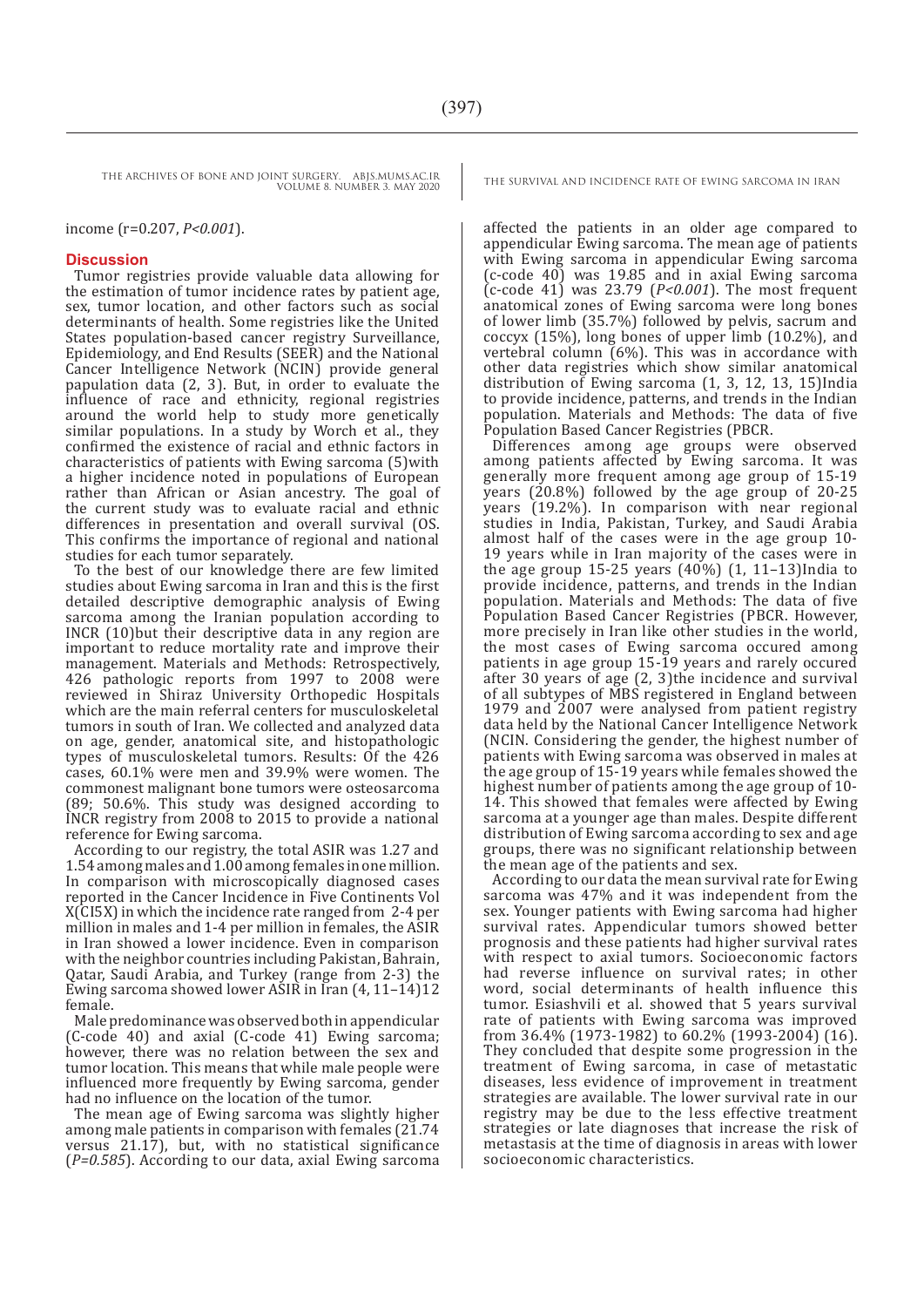In conclusion, the crude incidence rate of Ewing sarcoma in Iran is significantly lower with respect to the neighbor countries in the Middle East zone. Unlike other studies, majority of the patients are in 15-25 years group and show affection by Ewing sarcoma in an older age. Despite the limitations of INCR that do not include microscopic, cytogenetic, and immunohistochemistry characteristic of the Ewing sarcoma, but, this study may provide a good regional descriptive epidemiology of this malignant tumor.

All procedures performed in studies involving human participants were in accordance with the ethical standards of the institutional and/or national research committee and with the 1964 Helsinki declaration and its later amendments or comparable ethical standards.

*Funding:* There is no funding source.

*Conflict of Interests:* The authors declare that they have no conflict of interest.

Adel Ebrahimpour MD<sup>1,2</sup> Mohammadreza Chehrassan MD<sup>1,2</sup> Mehrdad Sadighi MD<sup>1,2</sup> Mehdi Azizmohammad Looha Msc Student<sup>3</sup> Amin Karimi MD<sup>4</sup> Atieh Akbari MD<sup>1</sup> Alireza Raeisi MD5 Mohammad Esmaeil Akbari MD<sup>1</sup> 1 Cancer Research Center, Shahid Beheshti University of Medical Sciences, Tehran, Iran 2 Department of Orthopedic Surgery, Shohadaye Tajrish Hospital, Shahid Beheshti University of Medical Sciences, Tehran, Iran 3 Department of Biostatics, Faculty of Paramedical Sciences, Shahid Beheshti University of Medical Sciences,

Tehran, Iran 4 Department of Orthopedic Surgery, Taleghani Hospital, Shahid Beheshti University of Medical Sciences

5 Shiraz University of Medical Sciences, Shiraz, Iran

#### **References**

- 1. Chakraborty D, Rangamani S, Kulothungan V, Chaturvedi M, Stephen S, Das P,et all. Trends in incidence of Ewing sarcoma of bone in India– Evidence from the National Cancer Registry Programme (1982–2011). Journal of bone oncology. 2018;12:49-53.
- 2. Whelan J, McTiernan A, Cooper N, Wong YK, Francis M, Vernon S, Strauss SJ. Incidence and survival of malignant bone sarcomas in England 1979–2007. International Journal of Cancer. 2012;131(4): E508-17.
- 3. Jawad MU, Cheung MC, Min ES, Schneiderbauer MM, Koniaris LG, Scully SP. Ewing sarcoma demonstrates<br>racial disparities in incidence-related and sexrelated differences in outcome: an analysis of 1631 cases from the SEER database, 1973-2005. Cancer: Interdisciplinary International Journal of the American Cancer Society. 2009;115(15):3526-36.
- 4. Rica C, Clara V, Island PE. Bone ( C40-41 ) Both sexes Percentage distribution of microscopically verified cases by histological type Bone ( C40-41 ) - Both sexes ( contd ). Bone. X:40–2.
- 5. Worch J, Matthay KK, Neuhaus J, Goldsby R, DuBois SG. Ethnic and racial differences in patients with Ewing sarcoma. Cancer: Interdisciplinary International Journal of the American Cancer Society. 2010;116(4):983-8.
- 6. Akbari A, Khayamzadeh M, Salmanian R, Motlagh AG, Roshandel G, Nouri M, Akbari ME. National Cancer Mortality-to-Incidence Ratio (MIR) in Iran (2005- 2014). International Journal of Cancer Management. 2019;12(6).
- 7. Fritz A, Percy C, Jack A, Shanmugaratnam K, Sobin L, Parkin D, et al. International Classification of Diseases for Oncology. 3th edition. Geneva, World Health

Organization; 2000. Available from: http://whqlibdoc. who.int/publications/2000/9241545348\_eng.pdf

- 8. Movahedi M, Haghighat S, Khayamzadeh M, Moradi A, Ghanbari-Motlagh A, Mirzaei H, Esmail-Akbari M. Survival rate of breast cancer based on geographical variation in Iran, a national study. Iranian Red Crescent Medical Journal. 2012;14(12):798..
- 9. Nafissi N, Khayamzadeh M, Zeinali Z, Mohammadi G, Hosseini M, Akbari ME. Breast Cancer in Iran, from Epidemiology, Clinicopathological and Biomarker Feature. Advances in Bioresearch. 2017;8(2).
- 10.Solooki S, Vosoughi AR, Masoomi V. Epidemiology of musculoskeletal tumors in Shiraz, south of Iran. Indian journal of medical and paediatric oncology: official journal of Indian Society of Medical & Paediatric Oncology. 2011;32(4):187.
- 11.Seker MM, Kos T, Ozdemir N, Seker A, Aksoy S, Uncu D, Zengin N. Treatment and outcomes of Ewing sarcoma in Turkish adults: a single centre experience. Asian Pac J Cancer Prev. 2014;15(1):327-30.
- 12.Bahgat G, Bahgat G. Saudi Arabia. Altern Energy Middle East. 2013;33(4):78–92.
- 13.Qureshi A, Ahmad Z, Azam M, Idrees R. Epidemiological data for common bone sarcomas. Asian Pac J Cancer Prev. 2010;11(2):393-5.
- 14.Kutluk MT, Yalçın B, Akyüz C, Varan A, Ruacan Ş, Büyükpamukçu M. Treatment results and prognostic factors in Ewing sarcoma. Pediatric hematology and oncology. 2004;21(7):597-610.
- 15.Obata H, Ueda T, Kawai A, Ishii T, Ozaki T, Abe S, Tanaka K, Tsuchiya H, Matsumine A, Yabe H. Clinical outcome of patients with Ewing sarcoma family of tumors of bone in Japan: the Japanese Musculoskeletal Oncology Group cooperative study. Cancer: Interdisciplinary International Journal of the American Cancer Society.